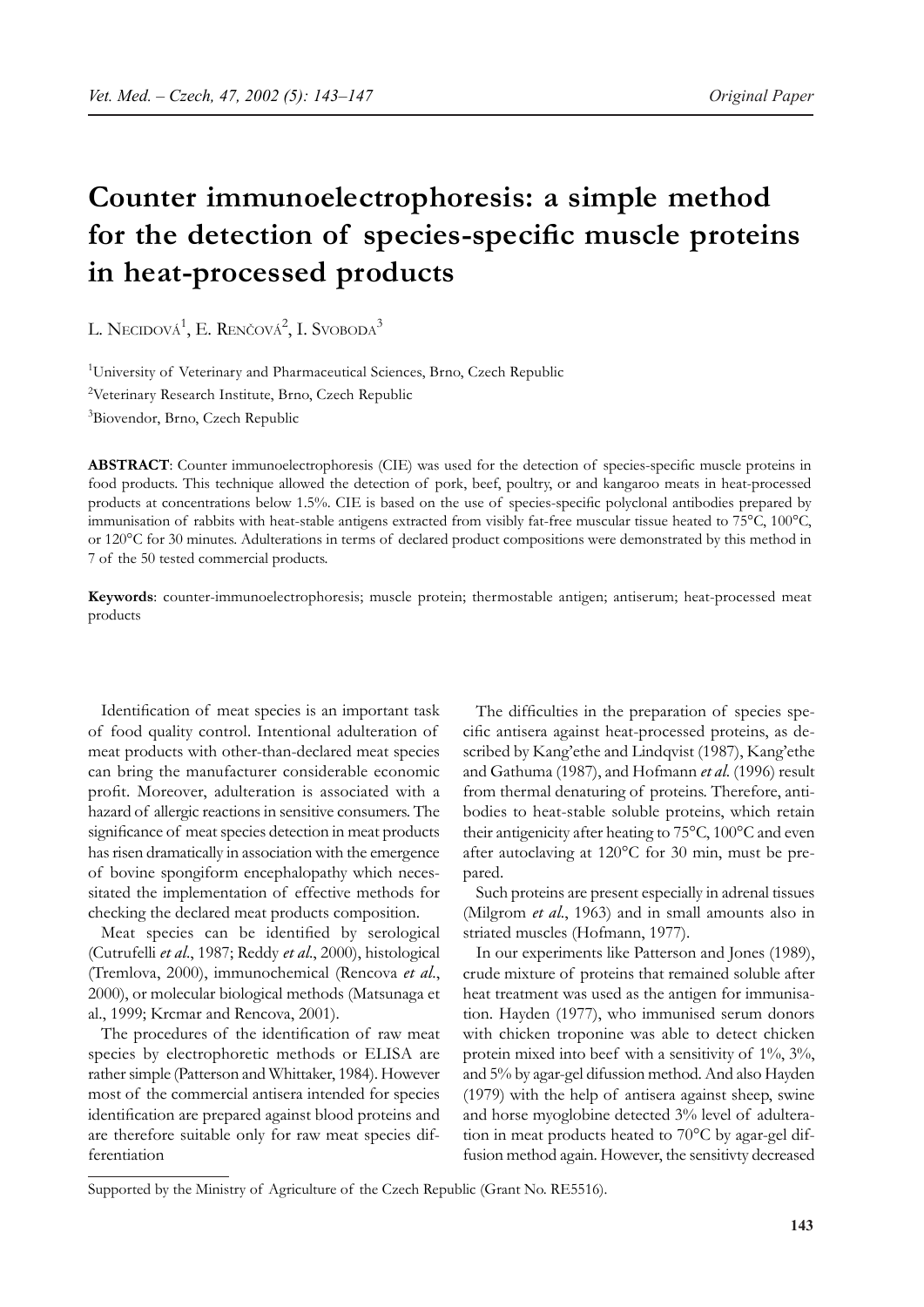for 5 to 10% when heat-stable proteins of the adrenal gland were used for the immunisation (Hayden, 1981).

So far no generally applicable immunisation scheme has been suggested. Most of the authors prepared their antisera in rabbits (Swart and Wilks, 1982; Cutrufelli *et al*., 1987; Martin *et al*., 1988), but some of them, such as Mageau *et al* (1984) preferred goats and sheep. Sherikar *et al*. (1988) prepared anti-bovine sera by immunisation of the phylogenetically related buffalo calves. Reddy (2000) raised antisera in rabbits using native and heated testicular antigens from cattle, sheep, goat, or buffalo. To overcome the problem of absorption to make the antisera monospecific, antisera were raised also in phylogenetically related species. The sensitivity in testing of heat-processed products ranged from 10 to 20%.

To a certain extent, cross reactions can be avoided by saturation of antisera with the respective antigen(s) followed by centrifugation and/or affinity chromatography in CNBr-activated Sepharose 4 B (Martin *et al*., 1988). Alternatively, the donor animals can be immunised with antigens purified by fractionation with ammonium sulphate (Berger *et al*., 1988; Martin *et al*., 1992. A review on cross-reactivity of commercial antisera was published by Pickering *et al*.,(1992).

The objective of our investigations was to develop a simple and reliable method based on the demonstration of small amounts of soluble muscle proteins, such as the low-molecular actin, tropomyosin (Chin-Sheng Cheng and Parrish,1979), and troponin (Sherikar *et al*., 1993), which are present in extracts of heat-processed meat.

## **MATERIAL AND METHODS**

#### **Solutions**

- 1. PBS (0.05M phosphate, buffered saline solution, 0.05 M, pH 7.2)
- 2. Tris-succinic acid (0.1M trishydroxymethylaminomethane with pH adjusted to 7.2 by 0.1M succinic acid)
- 3. Agarose (Lachema, Czech Republic)
- 4. Amidoblack 10B
- 5. Destaining solution (250 ml of petrol-denatured ethanol and 100 ml of concentrated sulphuric acid, completed with distilled water to 1 l)

#### **Antigens**

Antigens for immunisation were prepared from samples of visibly fat-free muscular tissues of the cattle, swine, chicken and kangaroo. The samples were homogenised in a blender with equal parts of 0.05M phosphate-buffered saline, pH 7.2 (PBS); the homogenates were heated for 30 min either in a water-bath at 75°C, or 100°C, or in an autoclave at 120°C, gauzefiltered and centrifuged at 10 000  $\times$  g and 4°C for 15 minutes. The protein content in the supernatants was determined using the Bicinchinonic Acid kit (Sigma). The antigen concentration was adjusted to 2 mg per ml.

Heterologous antigens for specificity tests of CIE were prepared by the same procedure from muscular tissues of cattle, chickens, turkeys, ostriches, horses, swine, goats and kangaroos.

#### **Animals**

New-Zealand White rabbits, three months old. Three rabbits for each type of antigen and each treatment temperature were used.

#### **Immunisation procedure**

For the first dose, the immunisation antigen was mixed 1 : 1 with complete Freund's adjuvant (Sigma, USA) and administered intradermally. The dose of 0.2 ml (0.4 mg protein) was applied to 10 sites on the back. The immunisation was repeated 28 days later when the same dose of the antigen completed with Al-Span-Oil adjuvant (USOL, Czech Republic) instead of Freund's adjuvant was administered subcutaneously at two sites. The latter procedure was repeated three times at 10-day intervals. The rabbits were bled by cardiac puncture after the last treatment and blood sera after blood-coagulation, separated by centrifugation at  $1000 \times g$  and  $4^{\circ}$ C for 20 min, were stored at  $-20^{\circ}$ C.

Sensitivity of the method was done by CIE method using twofold dilution series of homologous antigen extracts within the range 100 to 0.5%. Four antisera (one for each animal species identification) according to the best sensitivity and specificity were chosen.

The antisera showed none or very weak cross-reactions which were eliminated by saturation with the cross-reacting antigen (1/10 of the antisera volume). Then the antiserum was centrifuged at  $150000 \times g$  and 4°C for 2 h and the supernatant was used for specificity testing. The whole procedure was repeated when the cross-reactivity persisted.

## **Sample processing**

Samples of 100 g of meat and meat products (salamis, frankfurters, cooked ham, sausages, pork and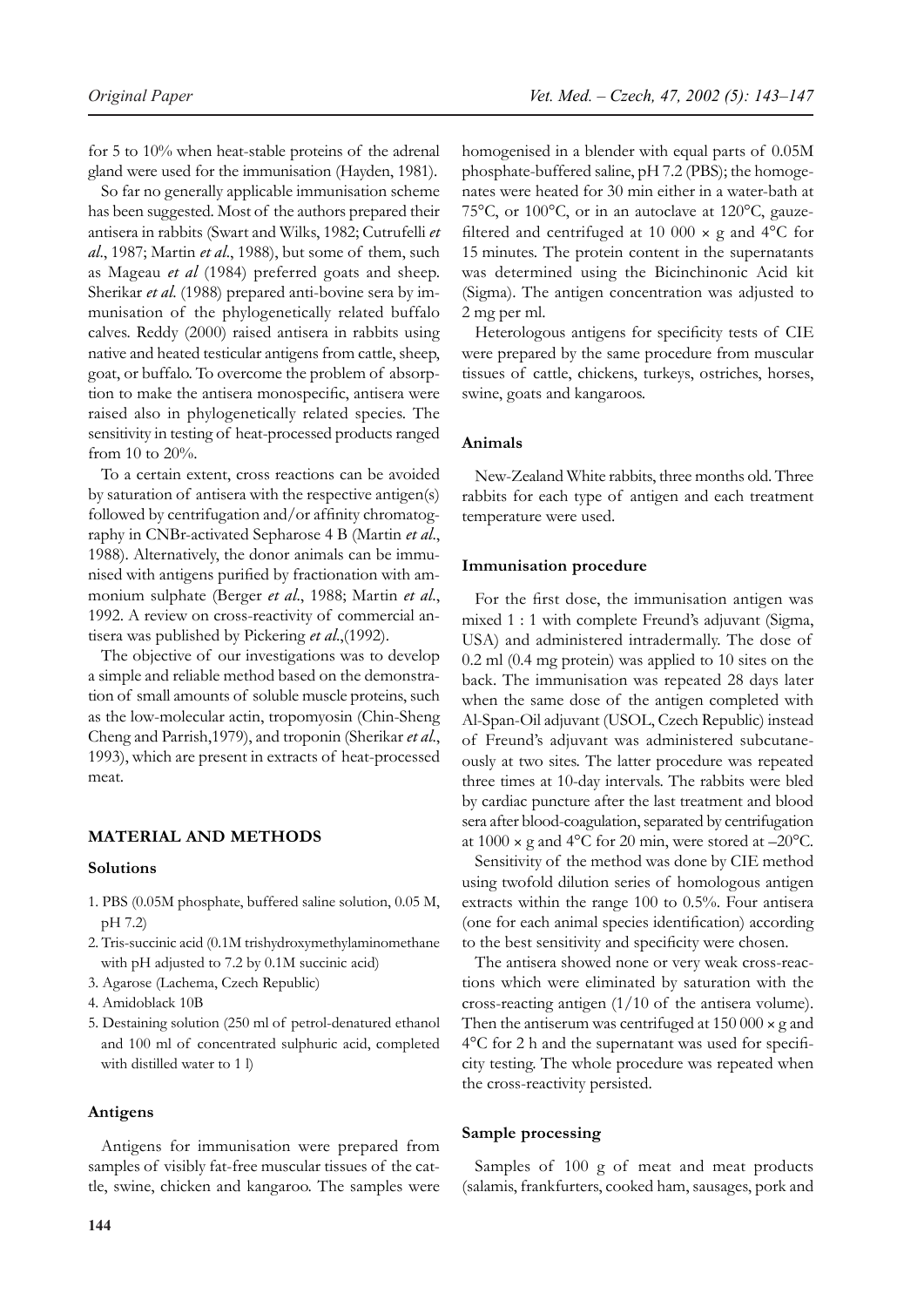beef in natural juice, canned ham, fresh meat, boiled pressed meat, canned sandwich spreads, and canned meat) were processed in a blender with 100 ml of PBS, gause filtered and the homogenate was centrifuged at 10 000 × g and 4°C for 15 min and the supernatant was used for analysis.

## **Counter-immunoelectrophoresis**

Wells with a diameter of 4 mm were arranged in 15 ml of 1.5% agarose (Lachema, Czech Republic) gel in eight pairs on the right and the left side of the plate (0.5cm apart). The size of the plate was  $8.5 \times 8.5$  cm.

|  |  |  | Table 1. Antisera specificity |
|--|--|--|-------------------------------|
|--|--|--|-------------------------------|

| Antigen       | $\rm ^{\circ}C$ | Antiserum        |                   |                  |                   |  |
|---------------|-----------------|------------------|-------------------|------------------|-------------------|--|
|               |                 | RAB 75/2         | RASw 100/5        | RACh $100/2\,$   | RAKa $100/7$      |  |
| $\, {\bf B}$  | 75              | $\boldsymbol{+}$ |                   |                  |                   |  |
|               | 100             | $\ddot{}$        |                   |                  |                   |  |
|               | $120\,$         | $^{+}$           |                   |                  |                   |  |
|               | 75              |                  | $\boldsymbol{+}$  |                  |                   |  |
| $\mbox{Sw}$   | $100\,$         |                  |                   |                  |                   |  |
|               | 120             | $^{+}$           | $\qquad \qquad +$ |                  |                   |  |
| $\mathbf H$   | $75\,$          |                  |                   |                  |                   |  |
|               | $100\,$         |                  |                   |                  |                   |  |
|               | 120             |                  |                   |                  |                   |  |
| ${\cal O}$    | 75              |                  |                   |                  | $\qquad \qquad +$ |  |
|               | $100\,$         |                  |                   |                  | $\boldsymbol{+}$  |  |
|               | $120\,$         |                  |                   |                  |                   |  |
| ${\rm Ch}$    | 75              |                  |                   | $\! + \!$        |                   |  |
|               | $100\,$         |                  |                   |                  |                   |  |
|               | $120\,$         |                  |                   | $\! + \!\!\!\!$  | $^+$              |  |
|               | 75              |                  |                   | $\! + \!$        |                   |  |
| $\mathbf T$   | $100\,$         |                  |                   | $^{+}$           |                   |  |
|               | 120             |                  |                   | $\! + \!$        | $^{+}$            |  |
|               | 75              |                  |                   | $\! + \!$        |                   |  |
| $\mathrm{Os}$ | $100\,$         |                  |                   | $\boldsymbol{+}$ |                   |  |
|               | 120             |                  |                   | $\! + \!$        | $\boldsymbol{+}$  |  |
| $\rm Ka$      | $75\,$          |                  |                   |                  | $\boldsymbol{+}$  |  |
|               | $100\,$         |                  |                   |                  | $\boldsymbol{+}$  |  |
|               | $120\,$         |                  |                   | $\! + \!$        | $\boldsymbol{+}$  |  |
| Ra            | $75\,$          |                  |                   |                  |                   |  |
|               | $100\,$         |                  |                   |                  |                   |  |
|               | 120             |                  |                   |                  |                   |  |

 $RAB$  = rabbit anti bovine antiserum  $B$  = bovine antigen

 $RASw =$  rabbit anti swine antiserum  $Sw =$  swine antigen

 $RACH = rabbit$  anti chicken antiserum  $H = horse$  antigen

 $RAKa = rabbit$  anti kangaroo antiserum  $O =$  ovine antigen

 $Ch =$ chicken antigen

 $T =$  turkey antigen

 $Os =$  ostrich antigen Ka = kangaroo antigen

 $Ra = rat$  antigen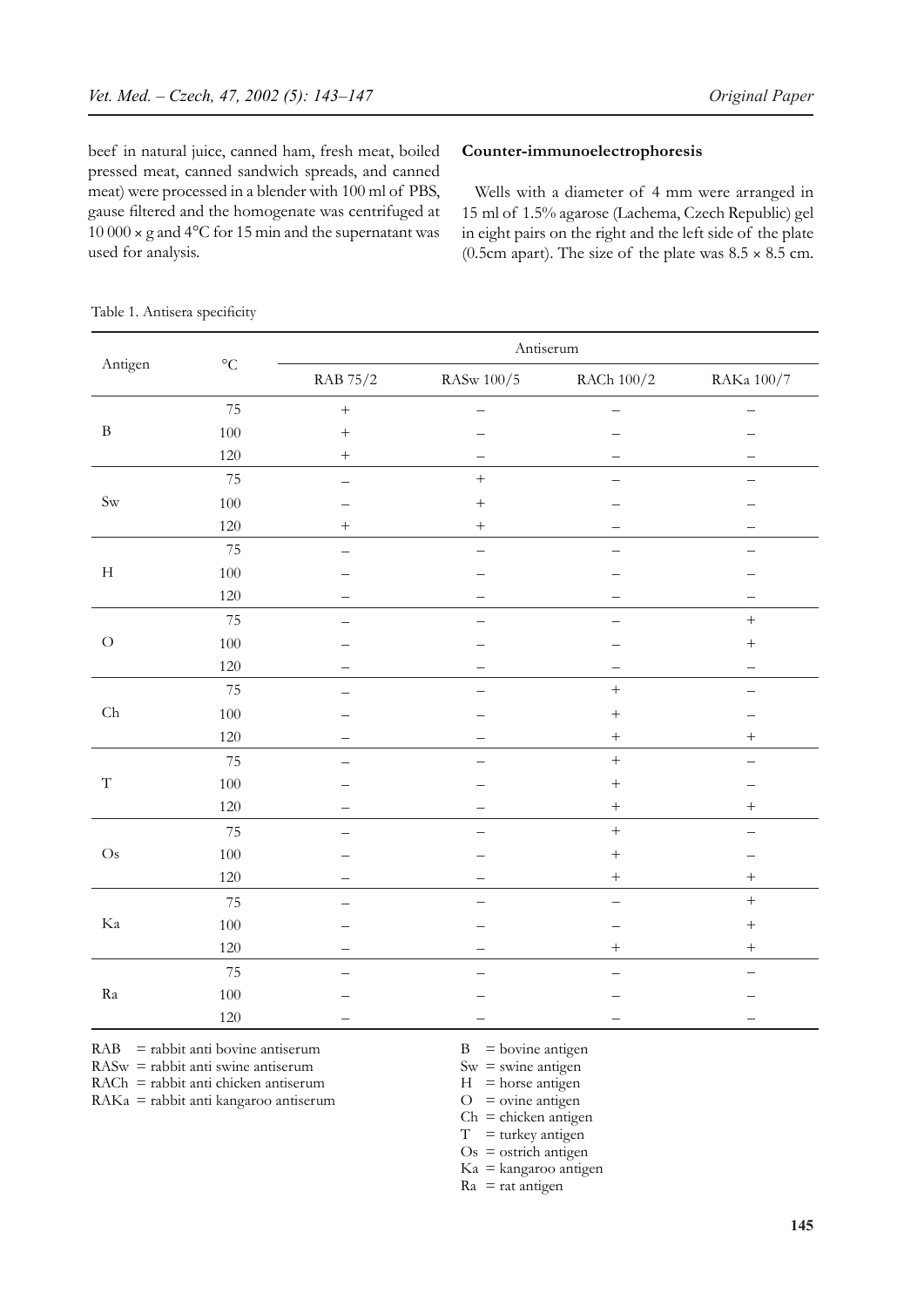Twenty microlitres of antiserum and the same volume of the antigen (sample) were applied into the wells on the anode and the cathode sides, respectively. Protein migration proceeded under 4 W on one plate, i.e. 16 mA at 250 V for 45 min in the medium of Tris succinic acid. Bio-RAD Power Pac 3000 and TEP-2 (Sevac, Czech Republic) were used as the power supply and the electrophoretic units, respectively. Results were obtained after 48 hrs after washing the plates in PBS, wraping up Whatman paper No. 4, and staining of the plates with amidoblack 10B (Lachema, Czech Republic) following destaining at the destaining solution and parching at the laboratory temperature till next day.

# **RESULTS AND DISCUSSION**

The best results in terms of specificity and sensitivity were obtained with the antisera RAB 75/2, RASw 100/5, RACh 100/2 and RAKa 100/7. The antiserum RASw 100/5 did not show any cross-reactivity and no absorption was necessary. The sensitivity of CIE for the detection of chicken, swine, beef and kangaroo proteins tested in dilution series of the immunisation antigens, was  $1.5\%, 5\%, 5\%,$  and  $5\%,$  respectively.

The specificity of the antisera expressed in terms of cross-reactivity with heterologous antigens is shown in Table 1. While the reactions of the antisera to porcine antigen were strictly species-specific, chicken antiserum yielded false positive reaction with the extract of kangaroo meat and processed at 120°C, bovine antiserum yielded false positive reaction with an exctract containing porcine antigen processed at 120°C, and kangaroo antiserum yielded false positive reactions with the extracts containing sheep antigens processed at 75 or 100°C and with the chicken, turkey and ostrich extracts processed at 120°C. The antisera were succesfully saturated by addition of cross reacting antigens in the amount corresponding to 10% of the total antiserum volume and subsequent centrifugation at 150 000 g and 4°C for 2 h. The only exception was bovine antiserum in which even repeated saturation procedures failed to eliminate reactions with porcine antigen heated to 120°C. Hence, the bovine antiserum is suitable for testing of meat products heated less than 100°C.

Fifty commercial heat-processed meat products (salamis, frankfurters, cooked ham, sausages, pork and beef in natural juice, canned ham, fresh meat, boiled pressed meat, canned sandwich spreads, and canned meat) were tested by CIE. In most cases, the test results were consistent with the declared composition but in seven cases adulteration was found. Chicken protein was demonstrated in five products declared as containing beef and/or pork only. One product contained undeclared bovine protein and another undeclared kangaroo protein. These positive samples were tested repeatedly ten times during ten following days with the same results.

In our experiments, the specificity of CIE with one unsaturated and three very low-saturated antisera was high enough to distinguish among phylogenetically distant species.

It can be concluded from the results of our experiments that CIE is an inexpensive, simple, and sensitive method for the identification of species-specific proteins in heat-processed meat products.

## **REFERENCES**

- Berger R.G., Mageau R.P., Schwab B., Johnston R.W. (1988): Detection of poultry and pork in cooked and canned meat foods by enzyme-linked immunosorbent assays. J. AOAC, *71,* 406–409.
- Cutrufelli M.E., MageaU R.P., Schwab B., Johnston R.W. (1987): Detection of beef and poultry by serological field screening, (ORBIT and PROFIT): Colaborative Study. J. AOAC, *70*, 230–233.
- Chin-Sheng Cheng Parish F.C. (1979): Heat-induced changes in myofibrilar proteins of bovine longissimus muscle. J. Food Sci., *44*, 22–24.
- Hayden A.R. (1977): Detection of chicken flesh in beef sausages. J. Food Sci., *42*, 1189–1192.
- Hayden A.R. (1979): Immunochemical detection of ovine, porcine and equine flesh in beef products with antisera to species myoglobin. J. Food Sci., *44,* 494–500.
- Hayden A.R. (1981): Use of antisera to heat-stable antigens of adrenals for species identification in thoroughly cooked beef sausages. J. Food Sci., *46*, 1810–1813.
- Hofmann K. (1977): In: Hoyem T., Kvale O. (eds.): Physical Chemical and Biological Changes in Foods Caused by Thermal Processing. Applied Science Publishers Ltd., London. 311 pp.
- Hofmann K., Fisher K., Miller E., Kemper V. (1996): Experiments to demonstrate the effectiveness of heat treatments applied to canned meats and meat-and-bone meals. Fleischwirschaft, *76*, 920–923.
- Kang'Ethe E.K., Gathuma J.M. (1987): Species identification of autoclaved meat samples using antisera to thermostable muscle antigens in an enzyme immunoassay. Meat Sci., *19*, 265–270.
- Kang'Ethe E.K., Lindqvist K.J. (1987): Detection of beef and pork in fresh and heat-treated meat products using